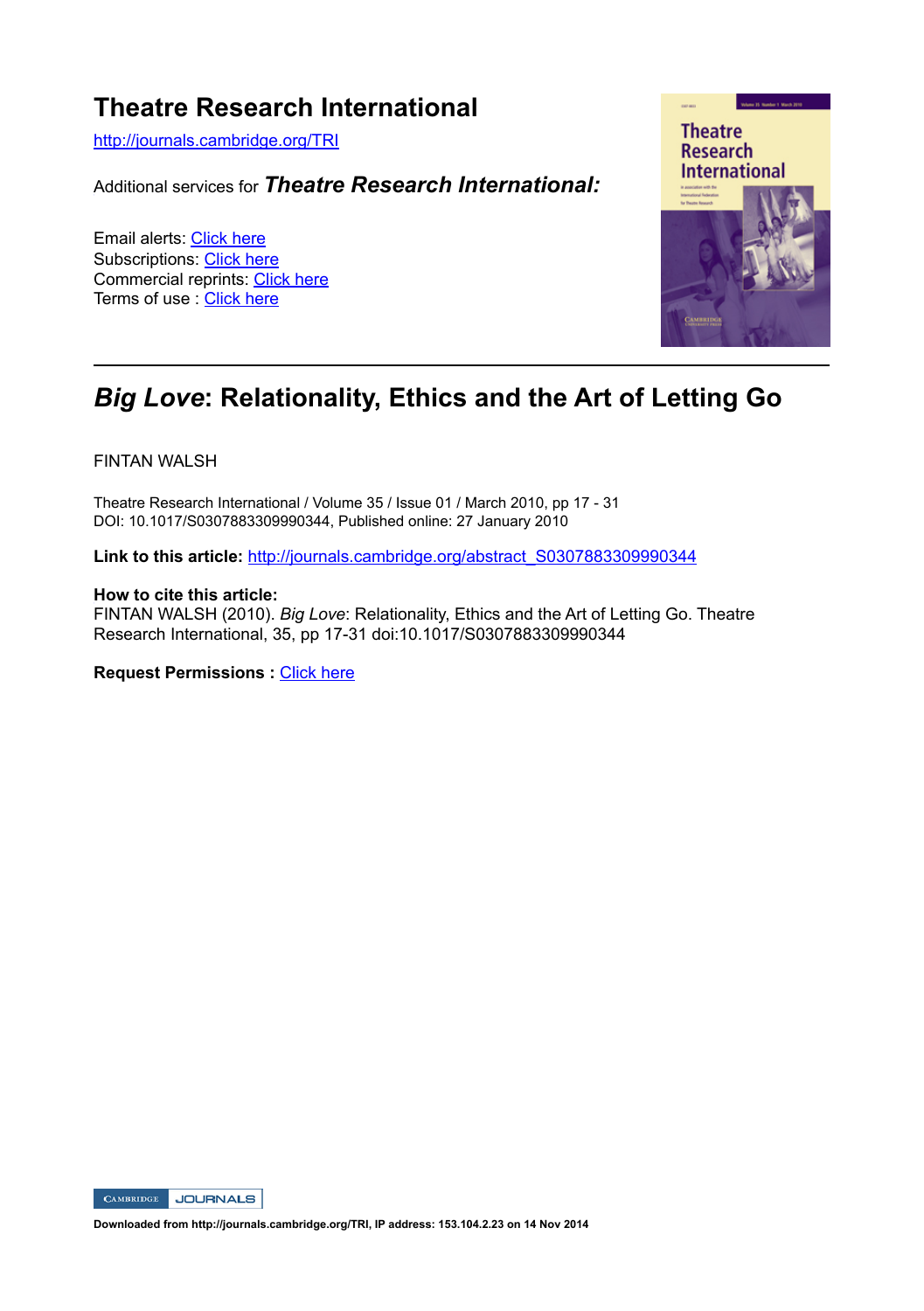# *Big Love*: Relationality, Ethics and the Art of Letting Go

**fintan walsh**

*This article considers the performance of non-violent relationality. Focusing on a production of* Big Love*, it explores how performance might enlighten an ethic of non-violent being with others, and non-violent being in the world. While many theoretical models of identity emphasize the unavoidable aggressivity of intersubjective relations, this article focuses on scenes in which the subject is let go from violence and retribution. 'Letting go' is the strategically utilitarian term deployed here to think about a performative act that loosens the point of attachment between the subject and symbolic law, while paving the way for relatively non-aggressive conditions of being to emerge.*

For the sake of healing for life to go on there will be no justice. $<sup>1</sup>$ </sup>

Thus, it is as a Moment of fundamental vulnerability that recognition becomes possible, and need becomes self-conscious. What recognition does at such a moment is, to be sure, to hold destruction in check.<sup>2</sup>

In *Violence Performed: Local Roots and Global Routes of Conflict* (2009), Patrick Anderson and Jisha Menon interrogate the 'representational prominence of violence both as an awesome spectacle to behold and as a domain of political discourse that dominates contemporary world-making'.<sup>3</sup> This article similarly seeks to respond to the doing of violence in the everyday, but also to temper scholarship within theatre and performance studies heavily invested in the social and political efficacy of violence. Despite better intentions, perhaps even despite the desire to change an oppressive norm, dominant critical methodologies have been significantly shaped by the language of resistance, interruption, and transgression. The notion that performance *does* something in the present, and that this is the mark of its radicalism, is well established.<sup>4</sup> The danger of such a conceptualization, however, is not only that the stakes are especially high for determining a successful performance – 'if it doesn't *do* anything, it's worth nothing' – but also that critical discourse risks shutting down under autoerotic satisfaction. Indeed, it can be said that a certain attachment to violence, whether as rhetorical resistance or actual physical destruction, has dominated theatre and performance scholarship over the last two decades.

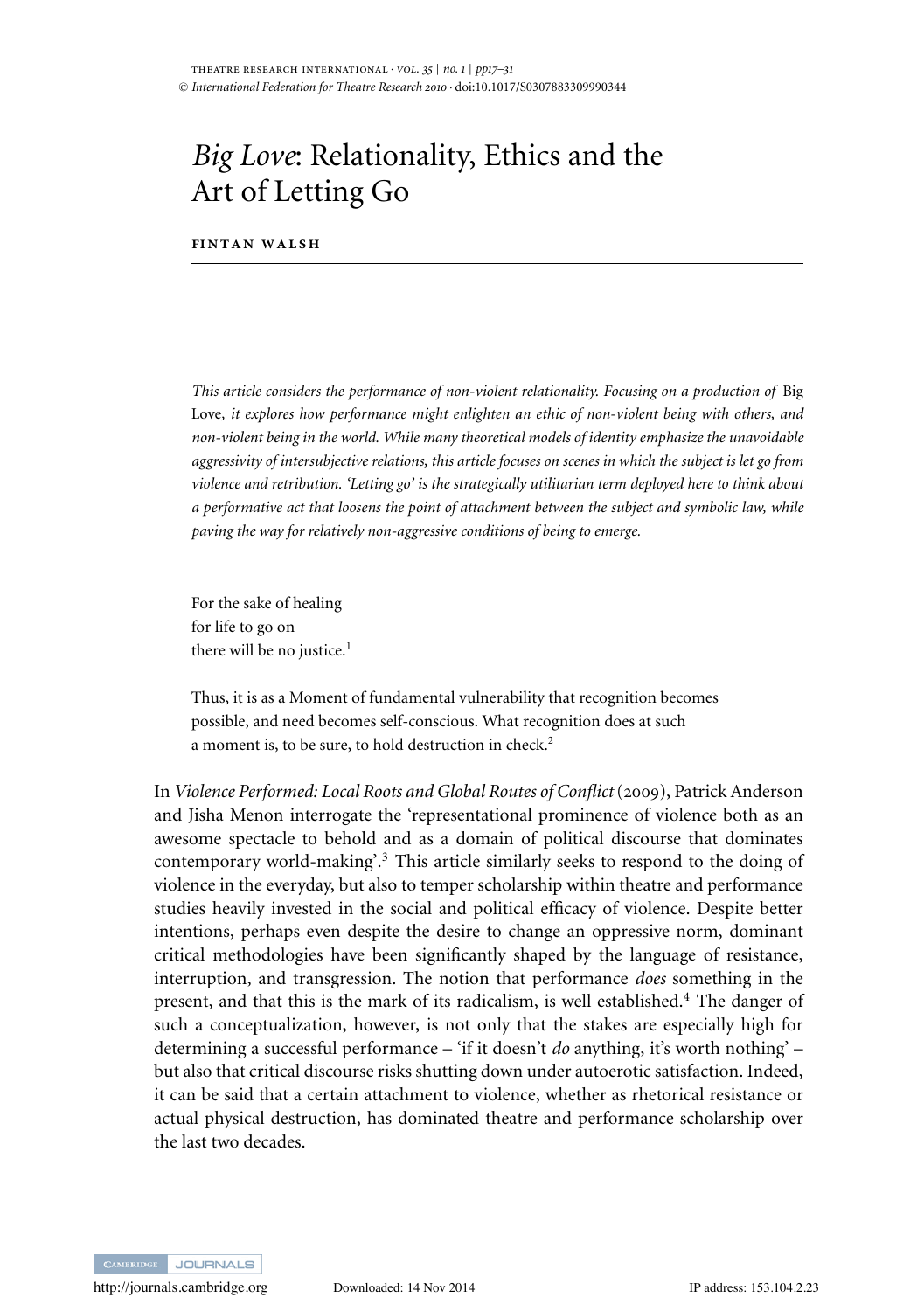This near-fetishization of performance's disruptive virtues might well make the recent writing of Jill Dolan and José Muñoz on notions of utopia appear rather naive and sentimental.<sup>5</sup> Yet these contributions are important interventions that must be developed not in the service of creating utopias per se, but in order to give gravitas to theatre and performance's role in envisioning a (better) future. That is to say, following Derrida, that practitioners and scholars must take a more patient, nuanced approach to anticipating/preparing/rehearsing for the (impossible) event of *l'avenir* – the democracy to come.6 Something of this urgency to redress the role imagined for theatre and performance also pulses through Alan Read's *Theatre, Intimacy and Engagement* (2008), in which the author suggests that scholarly emphasis on theatre's political efficacy has prevented other matters from coming to the fore, in particular questions that are concerned with an 'ethics of association, an understanding of the relationship between intimacy and engagement, an expansion of the humanist collective'.<sup>7</sup>

This article joins this ethical turn by considering the art of letting go. I frame letting go as a kind of weak performance that loosens attachments while creating the possibility for relatively non-aggressive modes of being to emerge.<sup>8</sup> This 'relative' dimension is important, for while letting go is not conceivable outside of pressurized or oppressive conditions, to let go is always to choose the less violent option, and it may even amount to a choice between life and death. Sidestepping these formative theoretical contexts, this article examines the practice and ethics of non-violent relationality by focusing on a production of Charles Mee's *Big Love* on the Peacock Stage of the Abbey Theatre, Dublin in July 2008. Thinking about and around this performance, I am primarily concerned with the following question: when, why and how should the violence of the law be suspended in the service of letting the subject go?

#### **For love or law**

Directed by Selina Cartmell, *Big Love* dramatizes the fleeing of fifty women by yacht from forced marriage to their Greek cousins who have recently returned from military duty in the USA. Based on Aeschylus's *The Suppliant Women*, in Mee's adaptation the sisters (three of whom appear onstage here) eventually land off the Italian coast. Confusing a luxurious villa for a hotel, Lydia leads the way inland, where she meets Giuliano, and beseeches him for asylum. The arranged marriages are nothing less than kidnap and rape, she insists, and her sisters' plight must be treated urgently:

| GUILIANO: You want to be taken in as immigrants?               |
|----------------------------------------------------------------|
| $LYDIA$ : As refugees                                          |
| GUILIANO: I mean, from, you know: political oppression, or war |
| LYDIA: Or kidnapping. Or rape.                                 |
| GUILIANO: From rape.                                           |
| LYDIA: By our cousins.                                         |
| GUILIANO: Well, marriage really.                               |

While gay Giuliano's response seems to naturalize the equation of kidnap and rape with marriage, he does not own the house, and so passes on the dilemma to his uncle,

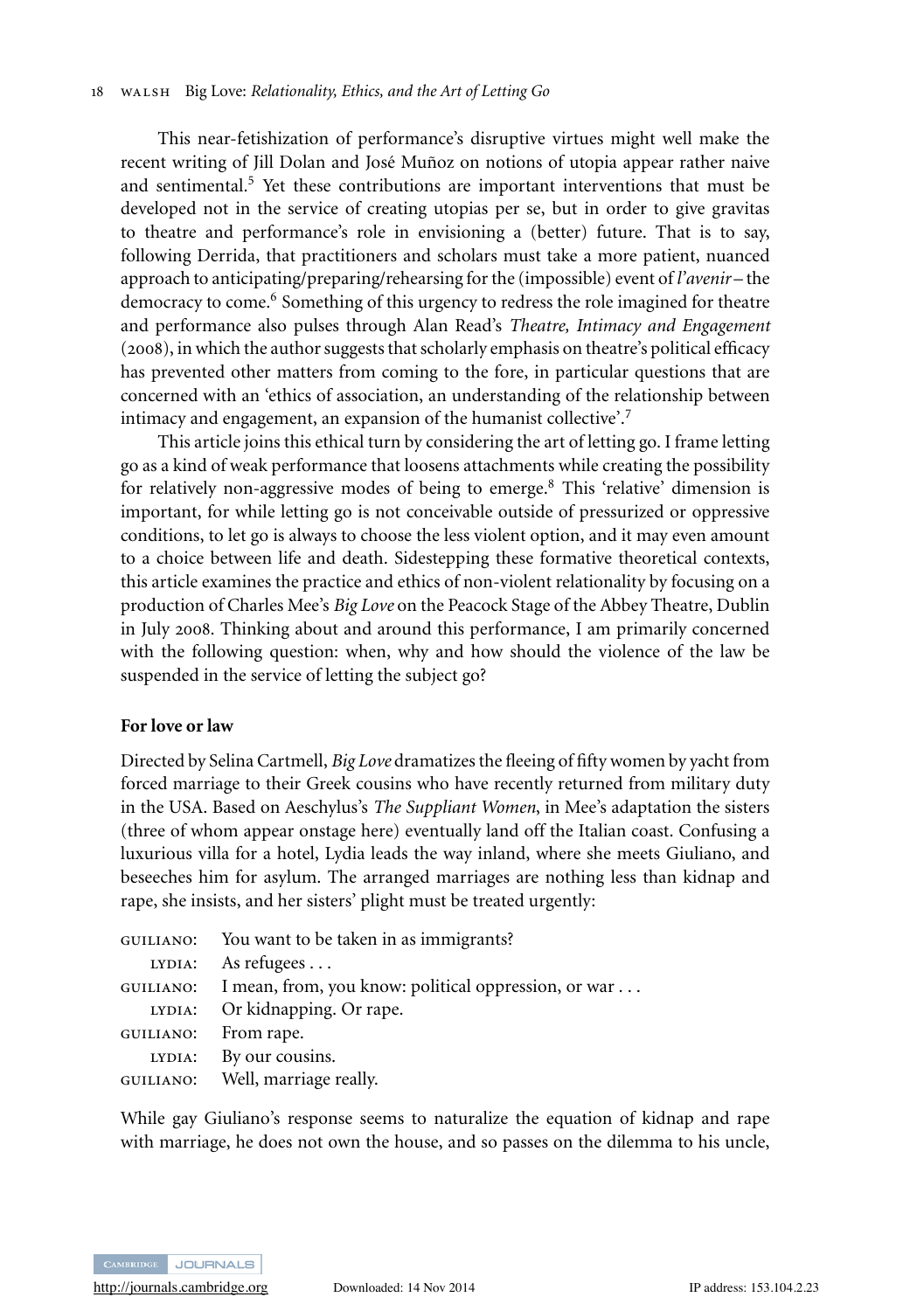Piero. First, Lydia grounds her plea on the basis of kinship, articulating a rambling genealogy that relates their families via Zeus. Although Piero offers the women dinner and a room for the night, he is less convinced of his obligation to help the arrivals at all costs. Replacing blood ties with a shared humanity, Thyona interjects: 'Whose business is it if not yours? You're a human being.' Taken aback by her accusatory tone, Piero insists that he cannot take in every refugee who lands on his doorstep, or else he would 'have a house full of Kosovars and Ibo and Tootsies / boat people from China and God knows what all'. While Olympia reads this as a viable utopia, Piero reinforces his inability to help everyone. More specifically, he is moved to question why he should assist the women who stand before him, and not others who are outside his immediate company:

but why should I help you? Shouldn't I rather look around at the world and say: no, not these people perhaps but someone else has the greater claim on my attention.

While issues of power in the field of gender and sexuality are at the fore of this early interaction, these matters also challenge mobilizations of nationality and imperialism in the play world and beyond. Moreover, despite the production's playful, postmodern aesthetic – clashing design choices, pop songs and contemporary cultural references – the performance also raises timely questions concerning what determines an ethical relationship to others, and how such a field of relationality might be effectively constituted.

#### **Histories of violence**

On the level of narrative, much of the play appears as an embittered attack by women against men, where 'woman' and 'man' figure in essentialized, heterosexist terms. The plight of women is ostensibly given centre stage, and for much of the production it is inflected with the kind of convenient truisms perpetuated by commercial texts such as John Gray's *Men Are from Mars, Women Are from Venus*. In this world, men own women, not just symbolically as the 'Big Love' signifier might phallically suggest, but legally too. Crucially, however, in this version the historically oppressed are afforded the opportunity to speak out against greater histories of individual and collective subjection. When it comes to charging against the injustices wreaked by men, Thyona's voice is the loudest and most unyielding. 'Men don't have a good side,' she announces to her sisters, even after they have been welcomed by Piero; 'Boy babies should be flushed down the toilet at birth.' In Judith Roddy's fiery take on Thyona, a whole history of violence against women is given expression, and this is implicitly deemed to date at least as far back as the tragedy's first estimated production in the fifth century bc.

Despite the fierce enthusiasm with which Thyona speaks, and the sisters' shared frustration, neither Olympia nor Lydia joins in easy agreement. Lydia is most forthright in her thoughts on the topic, maintaining that men have capacity for good. Male and female experience is not all that distinct, she reckons. Instead of talking around binaries,

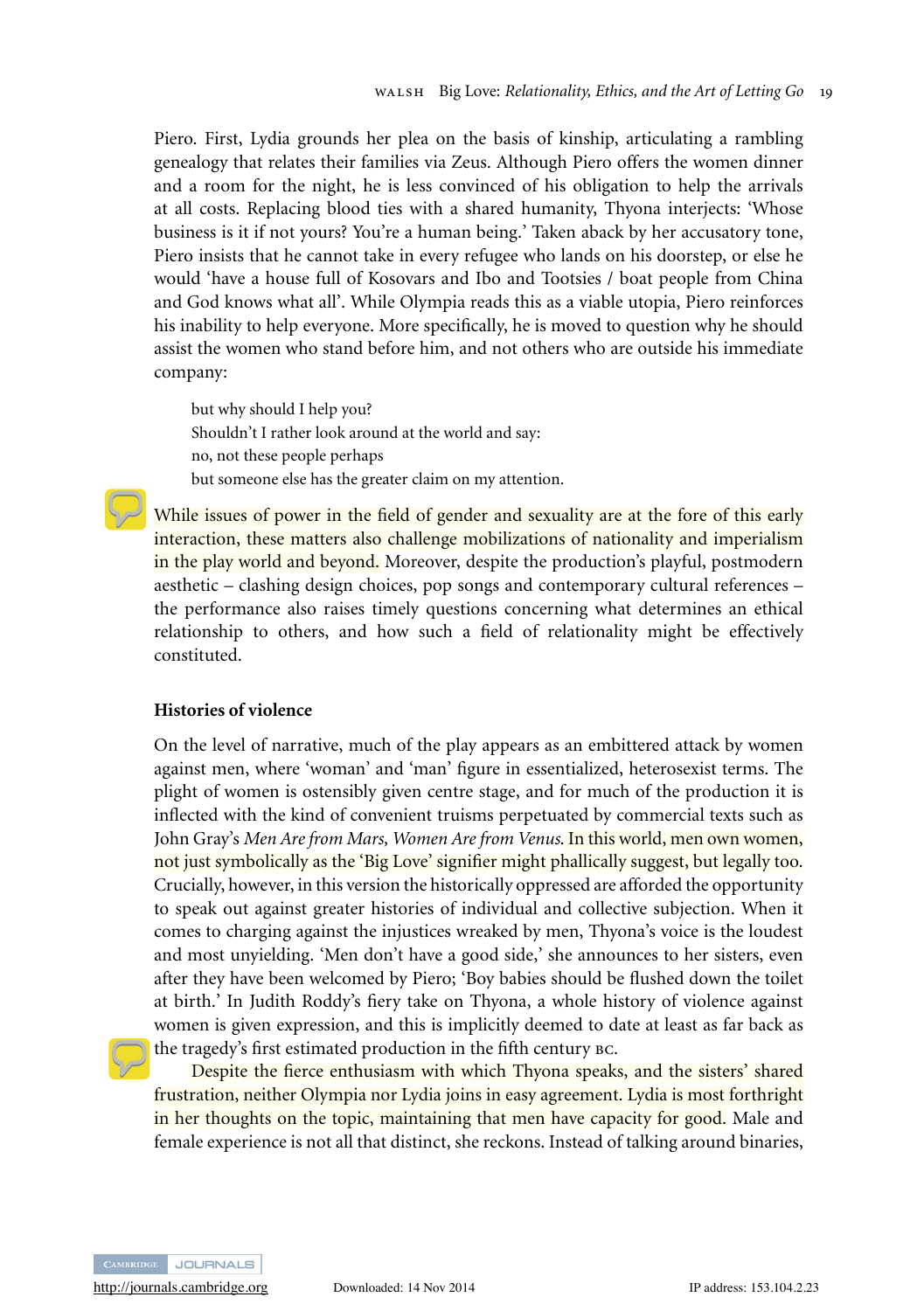Lydia imagines a 'human history',

where we are all together and support one another nurture one another honor one another's differences and learn to live together in common justice reconciling our differences in peaceful conversation reaching out with goodwill towards one another not trying to obliterate those who are not as we are but learning to understand learning to take deep pleasure in the enormous variety of creatures.

Although her speech is nearly drowned out by the sound of a helicopter overhead that contains the jilted men who have come to retrieve their would-be brides, Lydia presses on, as if her rhetoric can stand the test of this situational, masculinist interruption. Far from reiterating an established discourse about men and women, or military occupation, what Lydia describes in her interlocution is a form of relationality that does not perpetuate endless cycles of destruction in the name of retribution, while sacrificing pleasure, love or even life in the process. Rather, Lydia calls forth what Judith Butler identifies as 'the primary vulnerability to others',<sup>9</sup> independent of discursive positionality or the sociosymbolic inscriptions of sex, gender, nationality and so on. Uttered against a scene of militaristic acquisition, Lydia's speech is less the statement of resignation and submission that Thyona sees it to be (even as both Olympia and Giuliano claim that being controlled is also sometimes enjoyable). Rather, her utopianism works to critique life widely accepted as a cycle of violence (Fig. 1).

#### **Aggressive attachments**

One of the most striking motifs in *Big Love* is its meditation on the subject's attachment to violence. This is conveyed through various discussions that concern what is at stake in compromising pleasure over principle, individual desire over a presumed or enforced sense of collective good. As noted, Lydia is the most determined in sticking to her beliefs, while her sisters readily concede that many men have good points too, such as Piero, who presents them with a range of expensive cosmetic products to soothe their tired bodies.

Constantine, Thyona's would-be husband, speaks most passionately and articulately of male experience. Men must also sacrifice desire in fulfilling a social function, he contends. Men are produced for physical work and war, yet women still want them to be civilized. 'When push comes to shove,' he declares, 'and people need defending, then no one wants a good guy any more, then they want a man who can fuck someone up.'

Given that the male cousins return from operations in the USA, we might interpret the play's critique of nationalism and imperialism to comment somewhat obliquely upon contemporaneous American military operations. But under Cartmell's direction, these

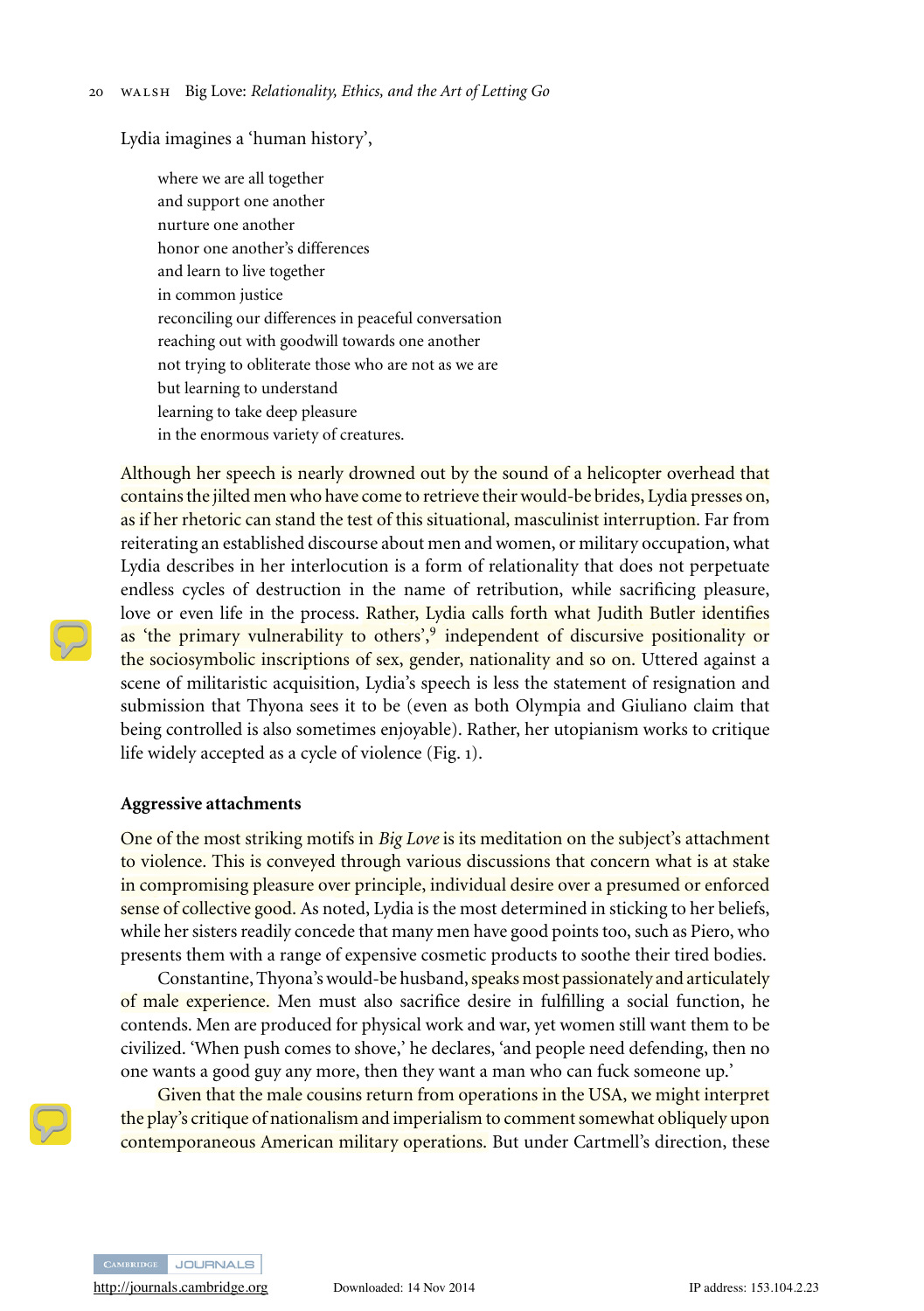

*Fig. 1* **Left to right: Thyona (Judith Roddy), Lydia (Ciara O'Callaghan) and Olympia (Kelly Gogh) declare war even as they sing pop tunes. Abbey Theatre production of** *Big Love* **at the Peacock, 9 July–2 August 2008. Photo: Ros Kavanagh.**

power dynamics are given more local resonance, not least of all by having Thyona and Constantine – the two most outspoken representatives of the sexes – speak with Northern Irish accents. In this, the Abbey production links highly current global concerns over US occupation in the Middle East with more local concerns surrounding the Troubles and their legacy, and with more specific matters still of interpersonal relationships. Implicitly, the production seems to ask what is at stake in returning violence with violence? What happens to those individuals raised to fight whose aggression can no longer be channelled into organized military activity, and is no longer culturally valued?What happens to those subjects, as Constantine presses most urgently, who are asked to switch from human,

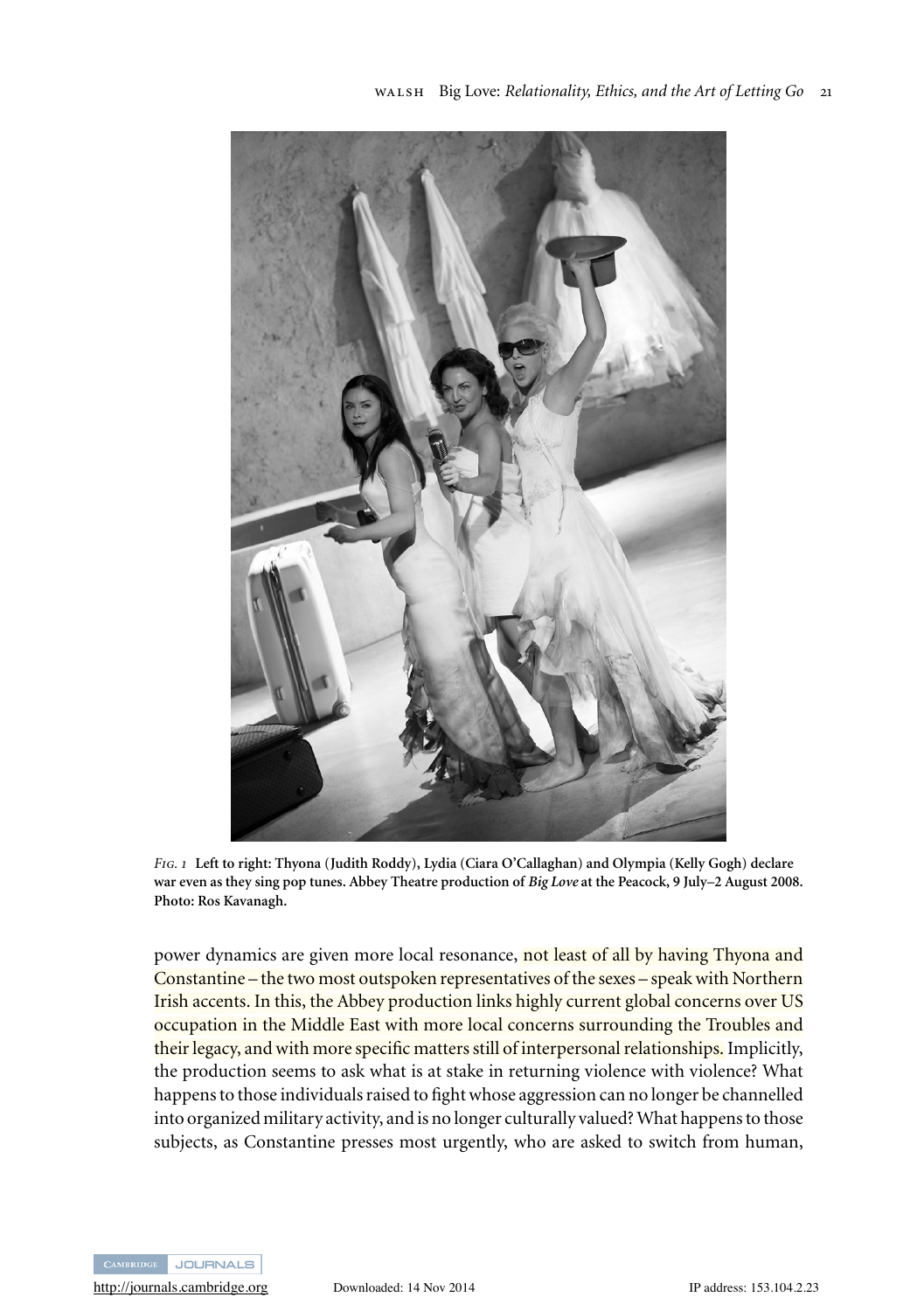to inhuman, and back to human again when their work is done? And this critique of violence cuts through nationality, gender and sexuality. Although Constantine, like Thyona, defines this deadlock most brilliantly, he is seemingly unable to enact anything other than violence. Nikos, on the other hand, makes this transition by articulating his vulnerability to Lydia, face-to-face.

The attachment to states of subjection and forms of violence finds ample explication in the writing of Freud. His seminal paper 'Mourning and Melancholia' (1917) focuses on self-punishment in response to loss. Distinguishing between mourning – where the love object is actually gone and has been psychically 'let go' – and melancholia – where the love object is unavailable but psychically preserved – Freud observes that the melancholic internalizes the lost love-object, and reproaches himself for its loss in the 'external' world:

The melancholic displays something else besides which is lacking in mourning – an extraordinary diminution in his self-regard, an impoverishment of his ego on a grand scale. The patient represents his ego to us as worthless, incapable of any achievement and morally despicable; he reproaches himself, vilifies himself and expects to be cast out and punished. He abases himself before everyone and commiserates with his own relatives for being connected with anyone so unworthy.10

Developing Freud's discussion, Butler suggests that all gendered identity might be seen as inherently melancholic. If a love-object must be given up to secure identity in the Oedipus complex, she reasons, then all gender might be seen as a kind of melancholia for an other that is lost, with the sex of the lost object becoming psychically internalized as prohibition.<sup>11</sup> What emerges through these select discourses of identification is a picture of subjectivity as inherently unable to let go; a melancholic individual effected through repression, prohibition and censure; marked in, on and through the body. Within these narratives, subjectivity is constantly haunted by loss as the inability to undo, work through or move beyond certain atachments. What seems most important here, however, is not even that loss is difficult to reconcile, but rather that this is the result of the symbolic's violent imperative for the subject to foreclose other possible forms of being. Melancholia emerges when the subject is pressed to choose an other over (many) other others, whether unconsciously in the disciplining of desire or in the practice of everyday relations.

*Big Love* offers a very useful consideration on the impossibility of securing stable identity. Perhaps most interestingly, it reveals what is lost in every (coercive) effort to fix identity by concealing loss, whether it relates to gender, sex or nationality. If loss only appears through prohibition, *Big Love* seems to promote a radical openness to the vulnerability of others as the precondition for non-violent relationality to emerge. In Thyona and Constantine, we are given embodied examples of the symbolic's imperative for subjects to take shape in the service of a wide variety of social and political functions. But the play also illuminates how violence towards others ultimately deprives and damages the self. In respect of personal relationships alone, the play cautions against compromising bodily pleasure, or something closer to what Foucault refers to as 'care of the self,  $^{12}$  in the service of maintaining a defensive distance from the other. The older

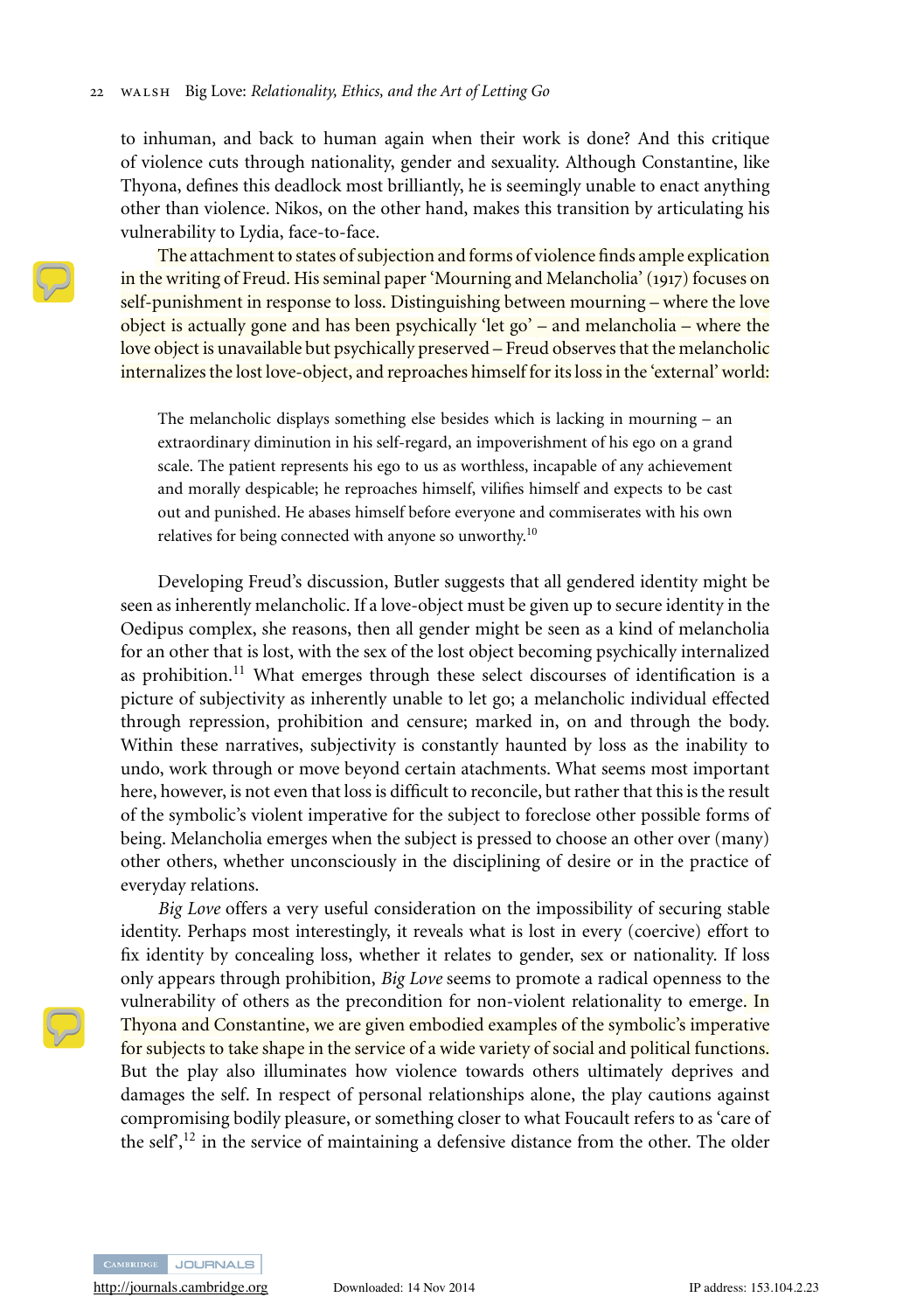married couple Elenor and Leo, who wander by Piero's party, are the chief messengers of this outlook:

| LEO:    | I always say: you need to embrace life.            |
|---------|----------------------------------------------------|
| ELENOR: | You need to let it in through every pore.          |
| LEO:    | We come this way but once                          |
|         | this brief, brief time on earth                    |
|         | we need to suck it in.                             |
|         | The key thing is                                   |
|         | you'll be wanting to let go [my emphasis] of fear. |

While we might readily resist this dialogue as sentimental, we might also resist such an act of foreclosure in order to think further about how the affective encounter with the other signalled here might redirect how we think about theatre, performance and ethics more generally.

#### **The fascist face of the baby/'smashing the neighbor's face'**

Given that the question of ethical violence is so central to *Big Love*, it warrants discussion alongside the work of two of themost influential contributors on the subject: Lee Edelman and Slavoj Žižek. In *No Future: Queer Theory and the Death Drive* (2004), Edelman argues that the logic of reproductive futurism, spearheaded by the 'fascism of the baby's face',<sup>13</sup> cannot account for 'queerness', and, in response, queer persons should embody the death drive with which they are associated, and puncture the social's heteronormative fantasy of totalization. Drawing on Lacan's notion of the 'sinthome',<sup>14</sup> Edelman understands all subjectivity to be sinthom-osexual, but calls upon those marked as queer to fulfill the sinthom-osexual's mandate of returning violence with violence:

*sinthom*-osexuals, like the death drive they are produced to represent – and produced to represent insofar as the drive undoes all representation – endanger the fantasy of survival by endangering the survival of love's fantasy, insisting instead on the machinelike working of the partial, dehumanizing drives and ceaselessly offering access to their surplus of *jouissance*. 15

Discussing the moment in Hitchcock's *North by Northwest*(1959) when Leonard menaces over Roger and Eve as they dangle over Mount Rushmore's façade, Edelman describes the most appropriate act of 'neighborly love' for Leonard thus: 'breaking his hold on the cliff he would give him the break for which he was asking: the neighborly love sufficient to break him open with *jouissance* and launch him into the void around which and against which the subject congeals'.<sup>16</sup> Breaking the hold on reality, for Edelman, 'is the ethical task for which queers are singled out'.<sup>17</sup> I would argue, however, that there are other ways of 'breaking the hold on reality' that when thought of as letting go – that is, the weak undoing of attachment – might disrupt conditions of violence without literally annihilating the subject.

Edelman finds a loving neighbour in Žižek, who, in the provocatively entitled essay 'Neighbors and Other Monsters' (2006) (which includes the subheading 'Smashing the

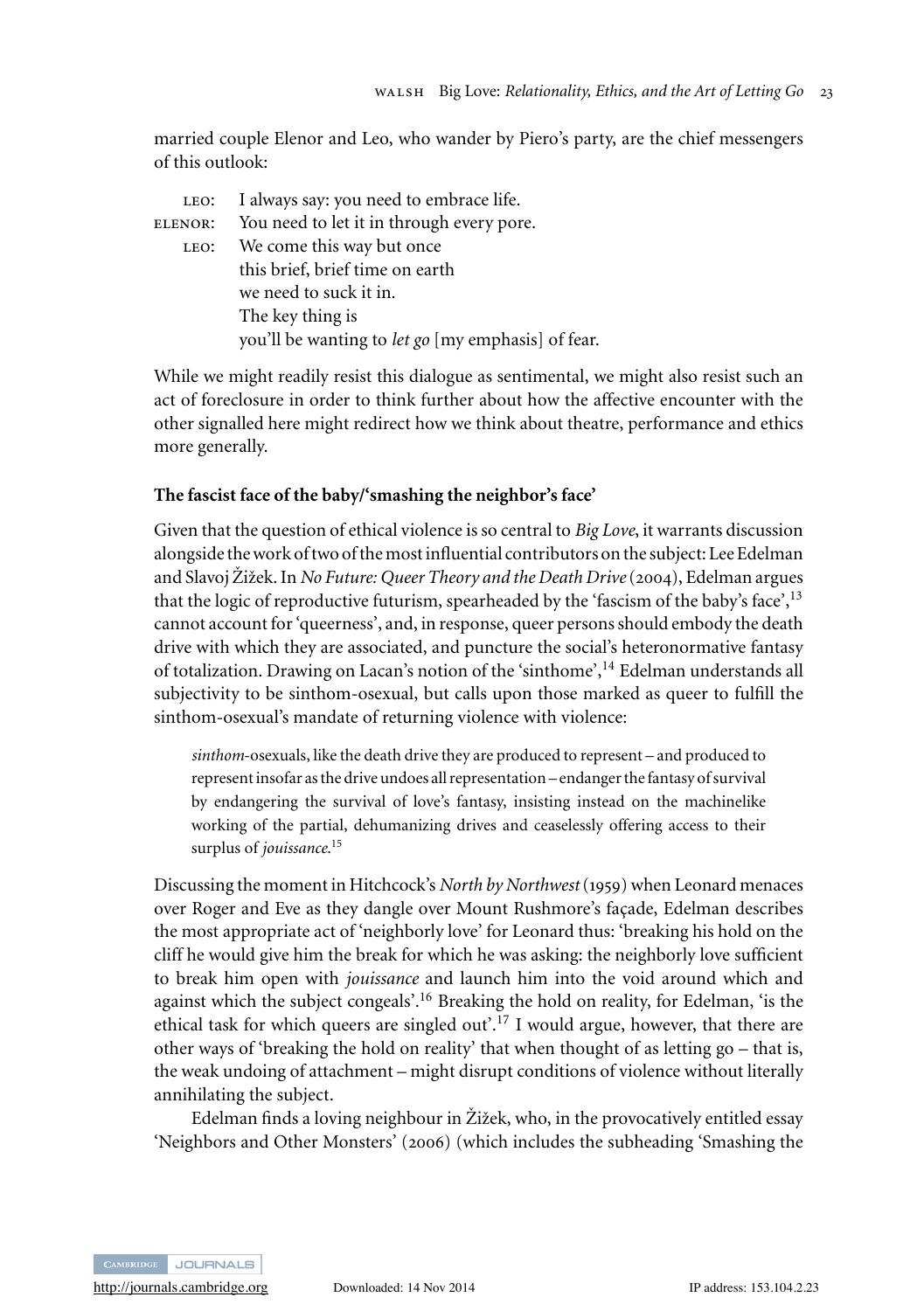Neighbor's Face'), criticizes Emmanuel Levinas's writing on the ethical dimension to the face-to-face encounter. Žižek sees in Levinas's regard for the other's face a 'gentrification' of the neighbour:

In other words, what if the ultimate function of the Law is not to enable us not to forget about the neighbor, to retain our proximity to the neighbor, but, on the contrary, to keep the neighbor at a proper distance, to serve as a kind of protective wall against the monstrosity of the neighbor? In short, the temptation to be resisted here is the ethical 'gentrification' of the neighbor, the reduction of the radically ambiguous monstrosity of the Neighbor-Thing into an Other as the abyssal point from which the call of ethical responsibility emanates.<sup>18</sup>

In particular, Zižek critiques Butler's affective writing on the aftermath of  $9/11$ , condemning it as 'an ethics of finitude of making a virtue out of our very weakness, in other words, of elevating into the highest ethical value the respect for our very inability to act with full responsibility'.<sup>19</sup> Looking beyond the 'vulnerable place of the other', he proposes that 'the true ethical step is the one beyond the face of the other, the one suspending the hold of the face, the one of choosing against the face, for the third. This coldness is justice at its most elementary'.<sup>20</sup> In both Edelman and Žižek, violence and ethics are virtually inseparable.

The question of ethical violence also troubles Piero in *Big Love*. When he puts to the sisters 'but why should I help you?' and not 'someone else' he is effectively wondering why he should attend to the face of the neighbour-other who stands before him, and not some other neighbour, if any neighbour at all? This is the theoretical problematic that propels and frames the ensuing action. Perhaps, what emerges as most interesting in considering this question through live performance, as distinct from the texts and films about which both Edelman and Žižek write, is how ignoring or violating the other is rendered especially troublesome.

Earlier, I noted how Thyona and Constantine verbally account for the deadlock of subjectivity in which they find themselves: they hate what they desire and desire what they hate. What initially amounts to an exchange of words eventually gives way to an embodied disarticulation of identity that opens up the field of relationality to rethinking. Following Thyona's lead towards the beginning of the performance, which includes shouting obscenities about men and firing plates across the stage, Olympia and Lydia join in to question, with one voice, 'Why can't a man be more like a woman?' Less compelling than the question is its physicalized counterpoint onstage: as the women speak, they repeatedly throw themselves against the floor, working themselves into a state of frenzy. Despite careful choreography by Ella Clarke and Paul Burke, the brutality is relentless, and it signifies violence carried out or re-enacted in the name of the other (men), which ultimately does damage to the self (the women), not to mention the 'community of genders'. Following Constantine's mirroring speech, he, Oed and Nikos enact a similar masochistic ritual that ends with a pile of exhausted bodies, bleeding, sweating and weeping centre stage. For the actors, this dynamic has real ramifications too. In the production in question, aside from innumerable cuts and bruises incurred,

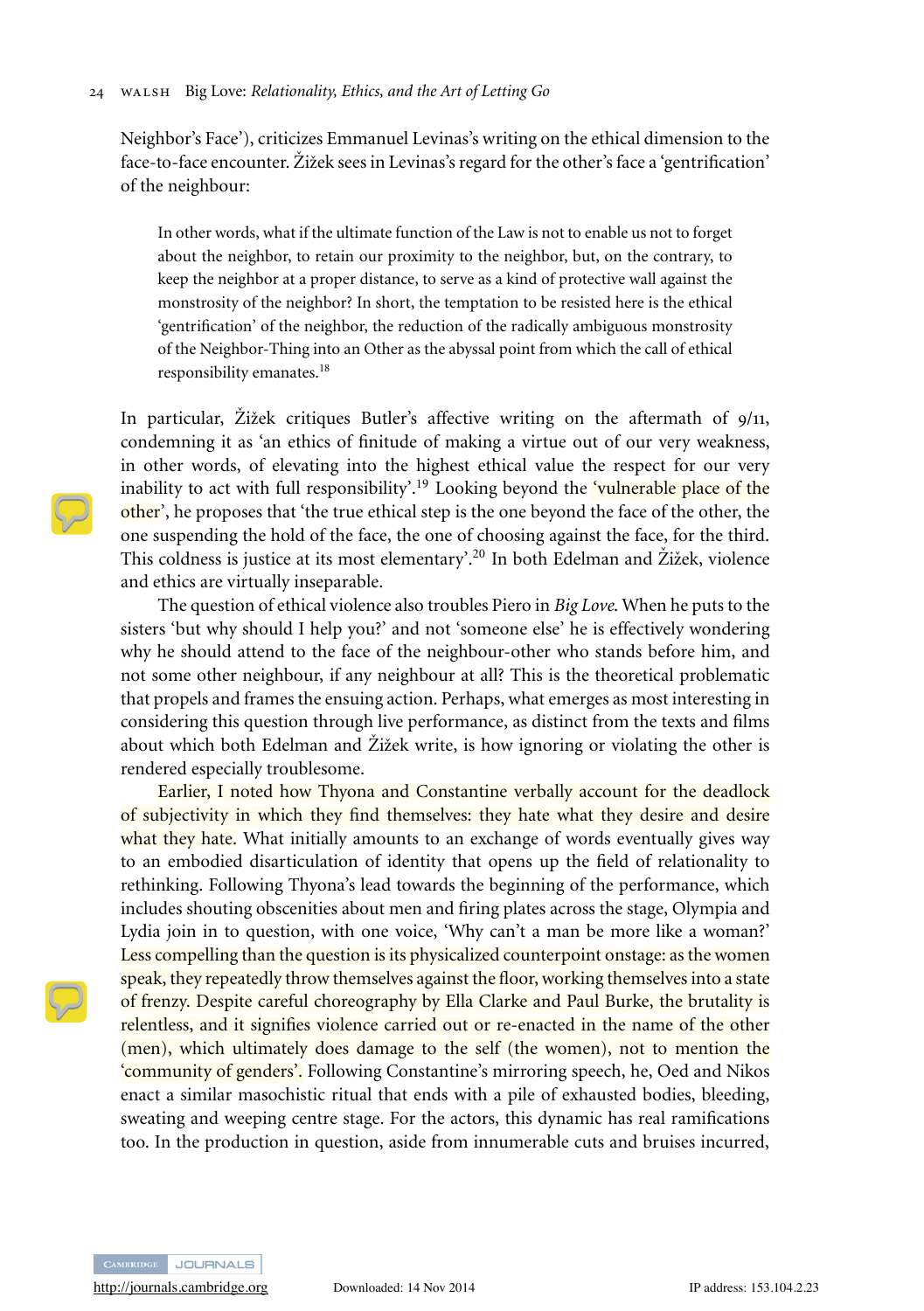the actress playing Thyona lost her voice and broke two ribs, while a male actor from the ensemble sprained his foot.

In this situation of real danger, the performance centralizes the intersubjective (between the actors, and the actors and the audience) and embodied dimension to experiences of and responses to violence. In the chapter entitled 'Lookingfor Recognition' in *Undoing Gender* (2004), Butler returns to Hegel, whose master–slave dialectic is so crucial to theories of mastery, servitude and otherness. She writes,

The moment in 'Lordship and Bondage' when the two self-consciousnesses come to recognize one another is, accordingly, in the 'life and death struggle,' the moment in which they each see the shared power they have to annihilate the Other and, thereby, destroy the condition of their own self-reflection. Thus, it is as a moment of fundamental vulnerability that recognition becomes possible, and need becomes self-conscious. What recognition does at such a moment is, to be sure, to hold destruction in check.<sup>21</sup>

Holding destruction in check, as it affects self/other, male/female, gay/straight, native/foreign bodies, structures the dramatic tension of *Big Love*. Neither the play nor Butler suggest the possibility of absolute non-violent interaction, however; both emphasize that the deferral of destruction is a precondition for the emergence of  $\overline{\text{community}}$ <sup>22</sup> For the male characters, it is the fleeing of their prospective wives that prompts self-reflection; for the women it is the generosity of Piero that interrupts their preconceptions about men. Both processes amount to an undoing of identity that registers in and through the body. This takes the shape of the females and males separately collapsing into corporal mounds following their self-harming rituals, but it also takes the form of murder when the brides make a pact to kill their husbands during the wedding they agree to under false pretences. This is Thyona's initiative, and it aims to uphold her law, even as her sisters express love for their suitors.

The wedding scene rapidly dissolves into a disaster. Cake is thrown about the room, plates are smashed and knives are flung. Characters alternately lie on the ground while others jump on top of them. Against a visual backdrop of ostensible joy, which includes Elenor and Leo dancing, Handel's *Arrival of the Queen of Sheba* gives way to Widor's *Toccata* from *Organ Symphony No. 5*, and the women slay the men as planned. All, that is, except Lydia and Nikos, who make love while the others wreak destruction.

#### **Embracing the other**

When Thyona notices that Lydia did not follow through on her promise to kill her partner, she is outraged, and accuses her of treason. Olympia, on the other hand, is more exasperated, claiming that had she known that Lydia was not going to kill, she too may have loved. Thyona, not unlike Edelman and Žižek, claims that there can be no love without justice: 'It cannot be free unless every person has equal standing.' While Lydia does not disagree with Thyona's criticism of justice, she objects by appealing to her emotions:

why don't I feel good about it? . . . I love him and he loves me

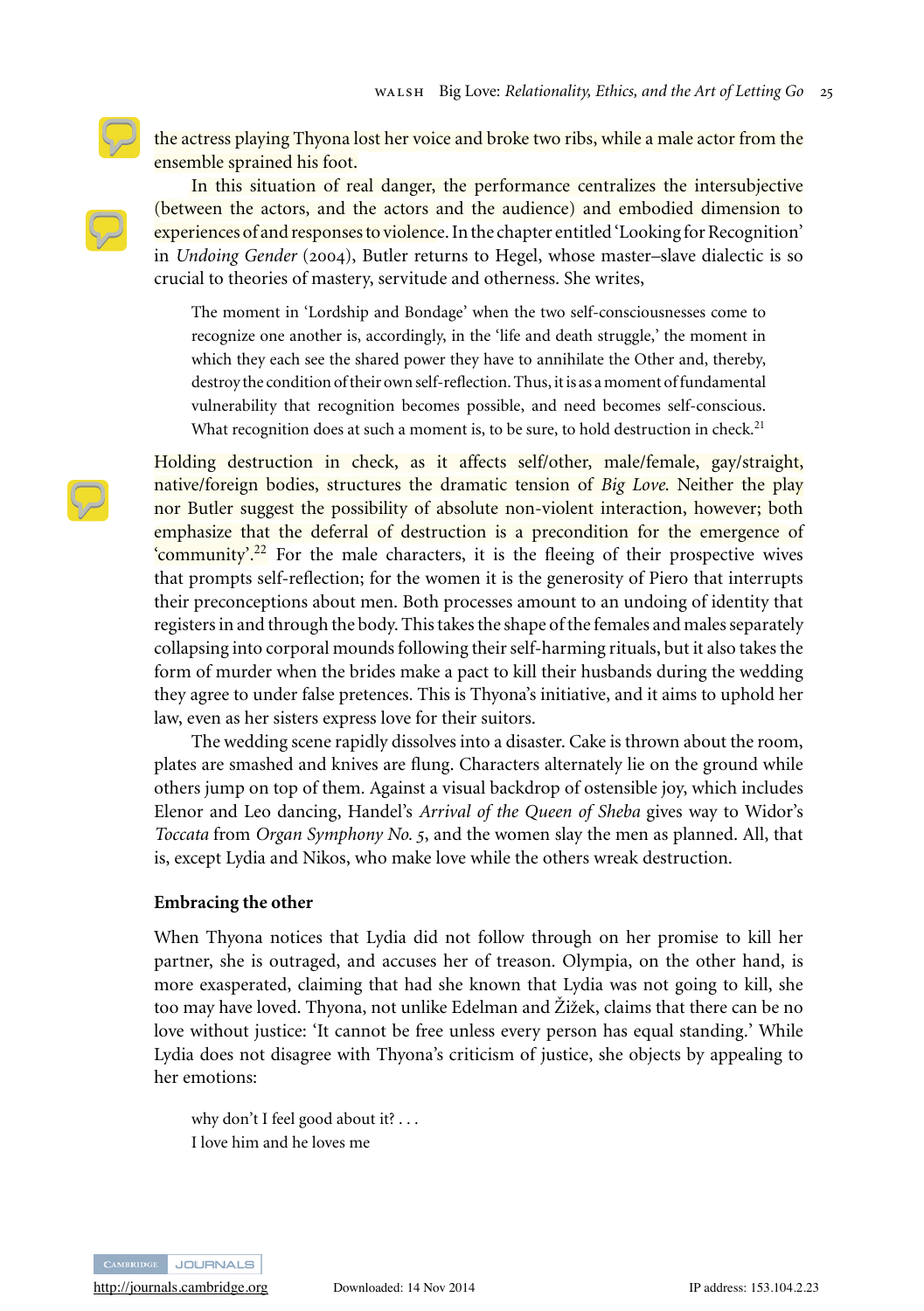and nothing else matters even if other things do matter even quite a lot even if I'm doing this in the midst of everyone getting killed . . .

In a way, Lydia can be seen to answer Piero's preliminary question for him: she responds to the face of the other not because he is strictly in more need than another party, but because they make each other 'feel good'. Here, feeling good is not the anti-intellectual, apolitical, sentimental experience that it is so often understood to be. Rather it marks the most difference that minimal contact can positively effect. Feeling good pertains to emotions, as in 'I feel *well*,' but it also refers to an embodied intelligence for knowing the self and the other in the world, as in 'I *feel* well.'

Matriarchal Bella, Piero's mother, tries Lydia for the treason of which she is accused. She refuses to condemn her as she did all she could:

She reached out she found another person – and she embraced him. She couldn't know when she did whether all the hopes of her childhood for true love and tenderness for a soulmate for all her life were destined for disillusion. Still, she reached out.

Although Bella refers to love, the ethical act she names is the one in which Lydia and Nikos relieve each other of the violence of the law, embracing rather than destroying one another. While she condemns the killing of the men, she also refuses to hold Thyona and Olympia to justice, noting that violence was constitutive of the law her family practised in the first instance:

And yet, you came to us, to my family and to me, to help you, and we failed you. We share the blame with you.

While Edelman's and Žižek's notions of ethical violence suggest that we return the law's violence to our monstrous neighbour, *Big Love* makes a clearer distinction between ethics and law: 'for the sake of healing, for life to go on', justice will be suspended (Fig. 2).

In *Precarious Life: Powers of Mourning and Violence* (2004), Butler focuses on post-9/11 America, and critiques the enactment of violence in response to loss, whereby some lives are considered less grievable than others. Within the operating sovereign system, Butler cites prisoners in Guantánamo Bay as such figures. Impressing the need to respond to violence with something other than violence, she insists, 'If we are interested in arresting cycles of violence to produce less violent outcomes, it is no doubt important to ask what, politically, might be made of grief besides a cry for war.<sup>223</sup> Butler's ethical position, then, begins with recognizing the vulnerability of others. While she urges us to think beyond the immediate other – 'there are others out there on whom my life

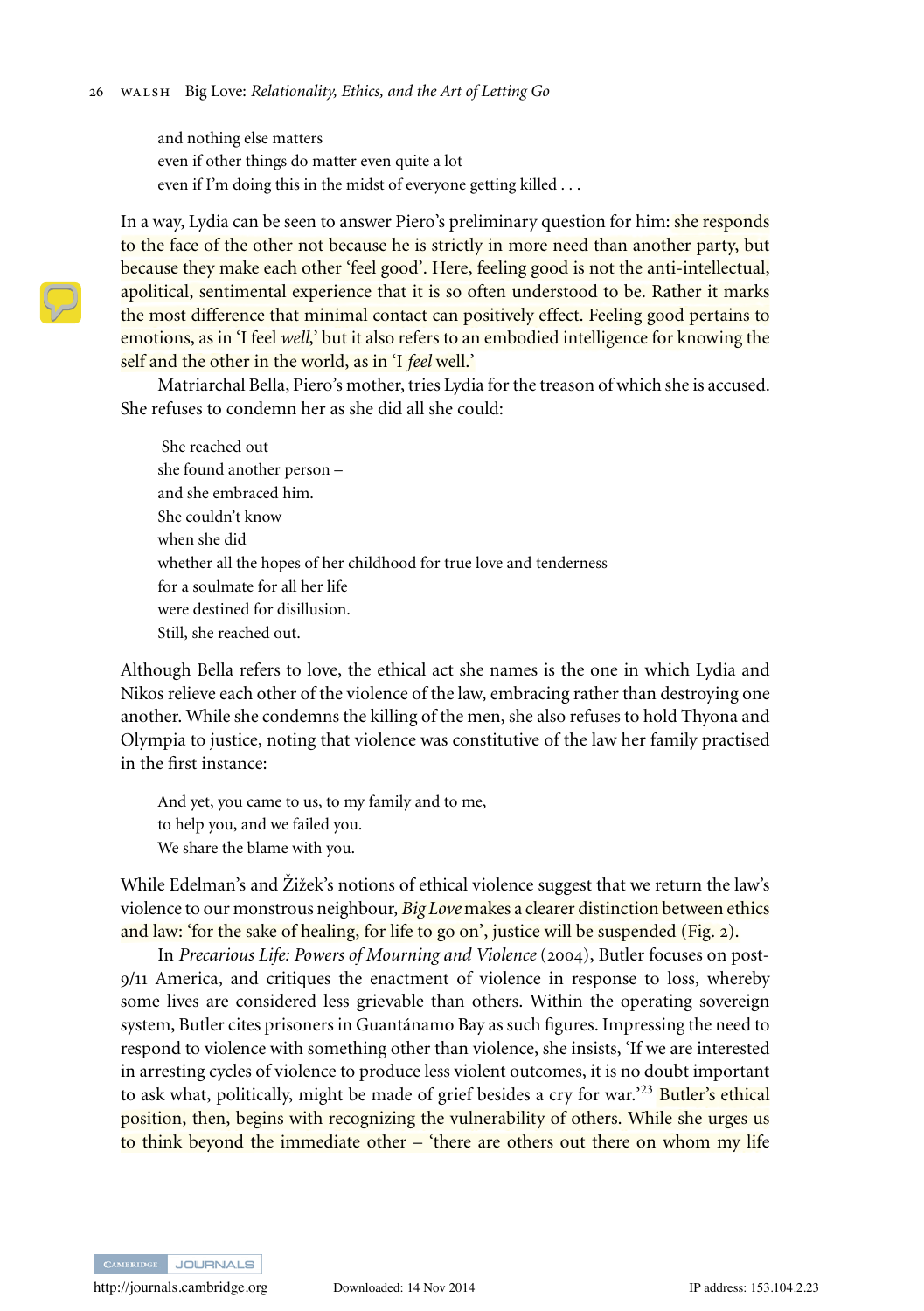

*Fig. 2* **Bella (Barbara Brennan) suspends the law for life to go on. Abbey Theatre production of** *Big Love* **at the Peacock, 9 July–2 August 2008. Photo: Ros Kavanagh.**

depends, people I do not know and may never know. This fundamental dependency on anonymous others is not a condition that I can will away<sup>24</sup> – she does so less to minimalize the importance of responding to immediate encounters than to caution against political ideologies that routinely construct restrictive categorizations of the human. While I acknowledge the structural insight that the work of figures such as Edelman and Žižek provides, 'for the sake of healing, for life to go on', I would like to press further the necessity of a politics of mercy (without religion) within the context of the phenomenology of 'letting go'25 which theatre and performance might effectively illuminate.

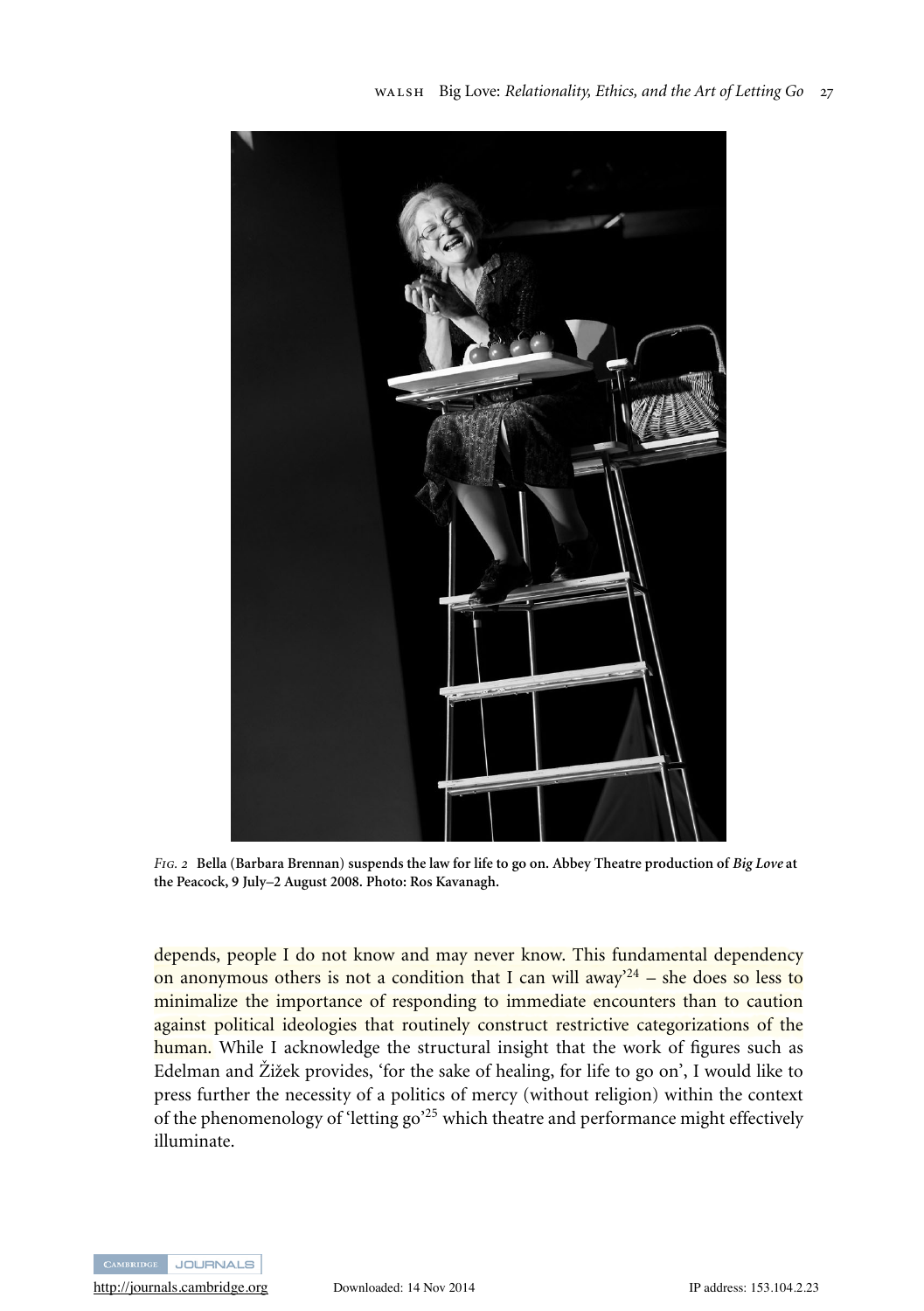#### **The law 'not strained'**

As a subject of inquiry, mercy is not new to the theatre. Although wrapped up in Semitic and Christian prejudices, it structures the central tension of *The Merchant of Venice*. Like Thyona, who insists that 'this game isn't over till someone lies on the ground with the flesh pulled off their bones', Shylock demands of Antonio a pound of flesh to avenge his perceived injustice. Portia reminds him that mercy is 'not strained' and that it should always 'season justice'.<sup>26</sup> Mercy is also a condition of war, when the white flag of surrender waves to indicate 'no more – for life to go on'. Introducing a collection of essays on the subject of compassion, mercy's close relative, Lauren Berlant convincingly cautions against easy responses to the rhetoric of 'compassionate conservatism', by questioning

what kinds of obligation are being entailed when we witness the theatrical scene of suffering that makes, minimally, moral demands of our bodies – our hearts and tears – as well as, sometimes, political and economic demands on the people and institutions that house that suffering.<sup>27</sup>

I would argue, however, that what sets mercy apart from compassion or sentimentality is that it does not rely upon emotional attachment to the same extent, although this may be a precipitating factor. Rather, set apart from any kind of godly purpose, we might think of mercy as a mechanism within the law that allows for the release of subjects from cycles of violence in order for life to go on, as in Bella's verdict. John Caputo persuasively separates mercy from religious doctrine, by illuminating it as a facility within the law to relieve those who have already suffered too much. In *Demythologizing Heidegger* (1993) he writes that mercy

takes the demands of the one who is afflicted to override and trump the Law, to lift the Law from the backs of the ones who need help, especially when they are afflicted by the Law itself. It is not so much insight and practical *nous* as melting or succumbing to the needs of the other.<sup>28</sup>

In his account, mercy figures as physical descent – melting – where authority drops down as it does from Bella's podium to help those most in need.

Discussing theories of subjectivity, I have already described how letting go is considered a feature of successful mourning in Freud. This idea has been challenged not only by Butler, but also by Dennis Klass and Phyllis Silverman, who maintain that what is more important than a definitive moment of closure is 'negotiating and renegotiating the meaning of the loss over time'.<sup>29</sup> Sara Ahmed takes up this point, foregrounding that what is most significant in the field of relationality (where relationality is implicitly or explicitly structured by violent loss) is being 'able to let go another as an outsider, but maintain [or work through] one's attachments'.<sup>30</sup> Moving beyond psychoanalysis and into phenomenology, Ahmed suggests that body-objects form attachments by sticking to an/other, and that this stickiness is an effect of the law: 'stickiness involves a form of relationality, or a "withness," in which the elements that are "with" get bound together'.<sup>31</sup> Undoing these attachments, setting them aside or strategically letting them go, paves the way for alternative forms of relationality to develop (Fig. 3).

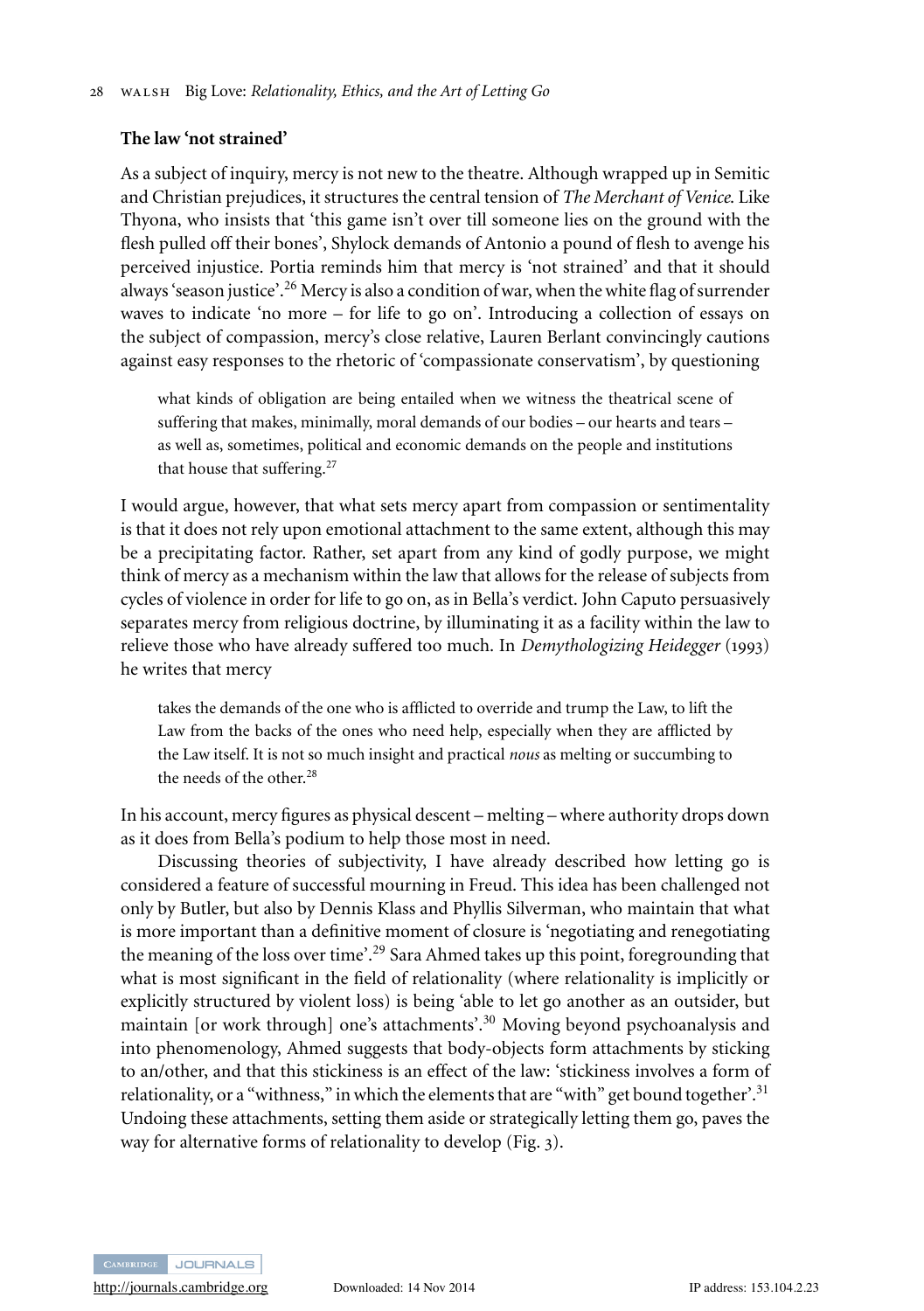

*Fig. 3* **Left to right: Lydia (Ciara O'Callaghan), Leo (Malcolm Adams), Elenor (Marion O'Dwyer) and Bella (Barbara Brennan) embrace otherness and celebrate the emergence of new communities. Abbey Theatre production of** *Big Love* **at the Peacock, 9 July–2 August 2008. Photo: Ros Kavanagh.**

Letting go might pertain to surviving a whole range of circumstances, then, but in everyday life it might inform how we understand and do relationships. Letting go is something that I can do, and it is also something which is done to me: it is about stopping short of violence in order that life might go on, especially when one is already heavily afflicted by the law. In the production of *Big Love*in question, this translates from words to a phenomenology of falling. This dynamic begins violently, with all six main characters throwing themselves on the ground. The movement replicates a submission to the law, but also indexes a need for release. When they can fall no more, bodies beat and kill each other at the wedding scene. When they can fall no more, Lydia and Nikos fall in love. When the law falls on Lydia's shoulders in court, she falls to plead for mercy, claiming to have no choice over her actions. In order for life to go on, the law melts before its subjects, releasing them from certain destruction.

In his critique of queer theory's 'tropaic gravitation toward negative affect and depersonation',<sup>32</sup> Michael Snediker calls for an optimism that is not sentimental and ineffective, but intensely affective and interrogative. This critique of queer theory might be similarly mapped onto theatre and performance studies, and indeed such a rationale appears to inform Gavin Butt's ongoing work on 'serious' performance.<sup>33</sup> I do not mean to suggest that theatre and performance practice ought to deliberately stage forms of 'letting go', whatever these might be. Rather, I propose that we need to recognize the importance of this kind of mobility in our formulations of subjectivity in and through our paradigmatic critical encounters. In this regard, the article also

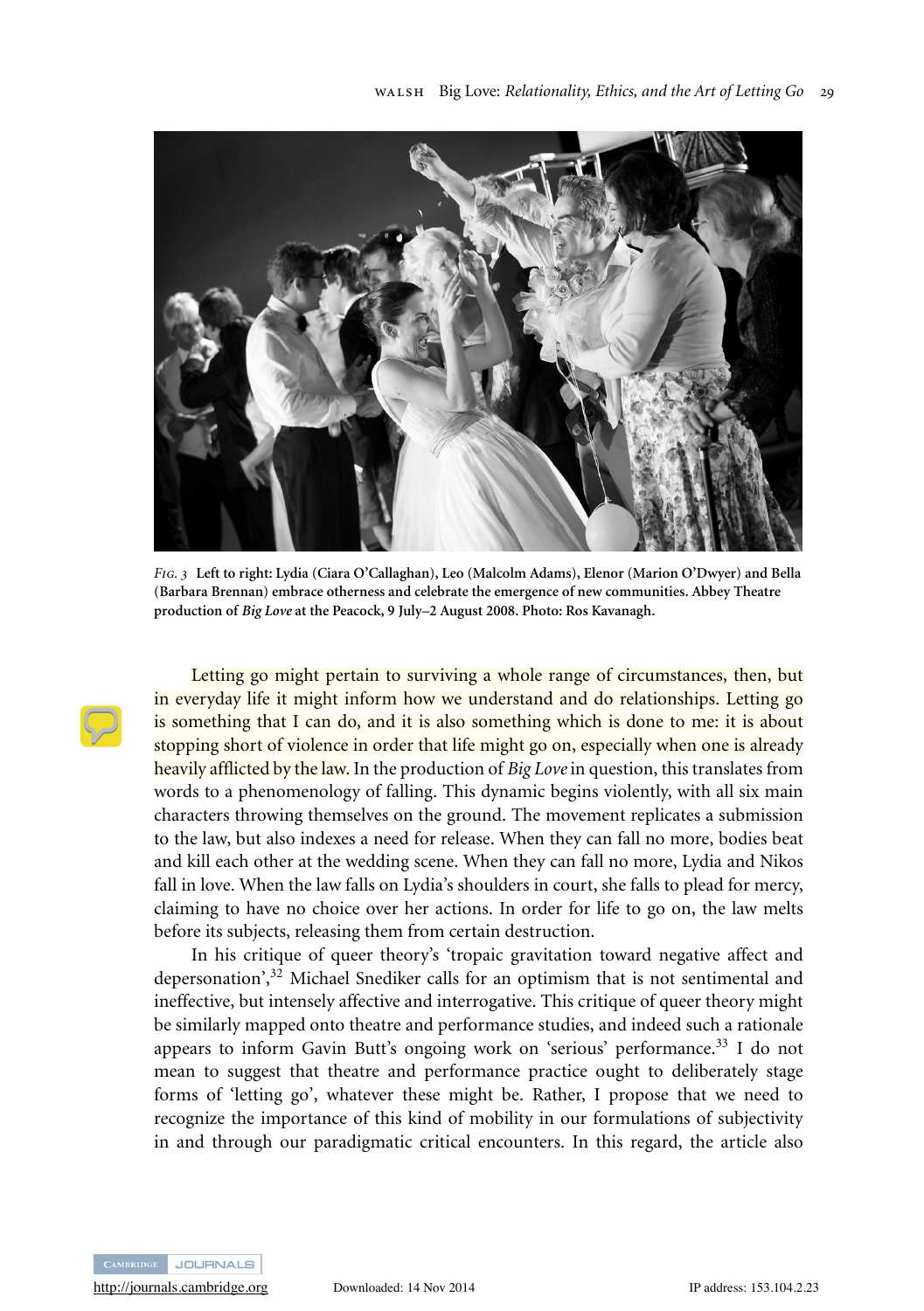#### 30 walsh Big Love: *Relationality, Ethics, and the Art of Letting Go*

suggests that we refocus disciplinary value beyond the presumption of, or aspiration for, performance as violation, to address the form's unique facility to rehearse nonviolent modes of being with others, and being in the world, that resemble the art of letting go.

#### notes

- 1 Quote from Bella's final judgment in Charles L. Mee's *Big Love*. Unpaginated document published online with collected works, available at http://www.charlesmee.org/html/big\_love.html (accessed 10 February 2009). All subsequent references are to this online publication.
- 2 Taken from Judith Butler's reading of Hegel's master–slave dialectic in *Undoing Gender* (New York: Routledge, 2004), p. 149.
- 3 Patrick Anderson and Jisha Menon, *Violence Performed: Local Roots and Global Routes of Violence* (Basingstoke and New York: Palgrave, 2009), p. 1.
- 4 See, for example, Jon McKenzie's critique of the efficacy model of performance in *Perform or Else: From Discipline to Performance* (London and New York: Routledge, 2001), pp. 30–2.
- 5 See Jill Dolan's *Utopia in Performance: Finding Hope at the Theatre* (Ann Arbor: University of Michigan Press, 2005); and José Esteban Muñoz's 'Cruising the Toilet: LeRoi Jones/Amiri Baraka, Radial Black Traditions and Queer Futurity', in *GLQ*, 13, 2–3 (2007), pp. 353–67.
- 6 For an explication of the concept of *l'avenir* as 'the democracy to come' see, for example, Derrida's *Specters of Marx: The State of the Debt, the Work of Mourning, and the New International*, trans. Peggy Kamuf (London and New York: Routledge, 1994), pp. 64–5.
- 7 Alan Read, *Theatre, Intimacy and Engagement: The Last Human Venue* (Basingstoke and New York: Palgrave, 2008), p. xi.
- 8 In *Theatre, Intimacy and Engagement* Read proposes a politics of performance 'that is more modest and slower than the political theatre in whose courageous wake it retreats' (p. xi). Although he does elaborate upon the concept, Read makes reference to the notion of weakness and weak performance throughout the book which resonates with my understanding of 'letting go'. Further, my understanding of both 'weakness' and 'letting go' are inspired by Heidegger's writing on *Gelassenheit*, or 'letting be', as it has been translated and discussed by John Caputo. See John Caputo, *The Mystical Elements of Heidegger's Thought* (Athens, OH: Ohio University Press, 1978).
- 9 Judith Butler, *Undoing Gender*, p. xiv.
- 10 Sigmund Freud, ' Mourning and Melancholia' (1917), in Peter Gay, ed. *The Freud Reader* (London: Vintage, 1995), pp. 584–9, here p. 584.
- 11 Butler*, Gender Trouble* (London and New York: Routledge, 1993), pp. 80–1.
- 12 This is the term Foucault gives to the ethical principle that leads people to cultivate and improve themselves. See Michel Foucault, *The History of Sexuality, Vol. III: The Care of the Self* (London and New York: Penguin, 1990; first published 1984), pp. 43–67.
- 13 Lee Edelman, *No Future: Queer Theory and the Death Drive* (Durham and London: Duke University Press, 2004), p. 75.
- 14 In a play on the word *symptôme* or 'symptom', Lacan introduces the concept of the sinthome in his seminar of 1975–6, *Le Sinthome*. The meaning of the term changes in Lacan's work, although what is crucial is that it comes to designate a signifying formulation beyond analysis: it is what allows one to live by providing the essential organization of *jouissance*. The aim of the cure is to identify with the *sinthome*.
- 15 Lee Edelman, 'Compassion's Compulsion', in Lauren Berlant, ed., *Compassion: The Cultural Politics of an Emotion* (London and New York: Routledge), pp. 159–86, here p. 163.
- 16 Ibid., p. 171.
- 17 Ibid., p. 181.